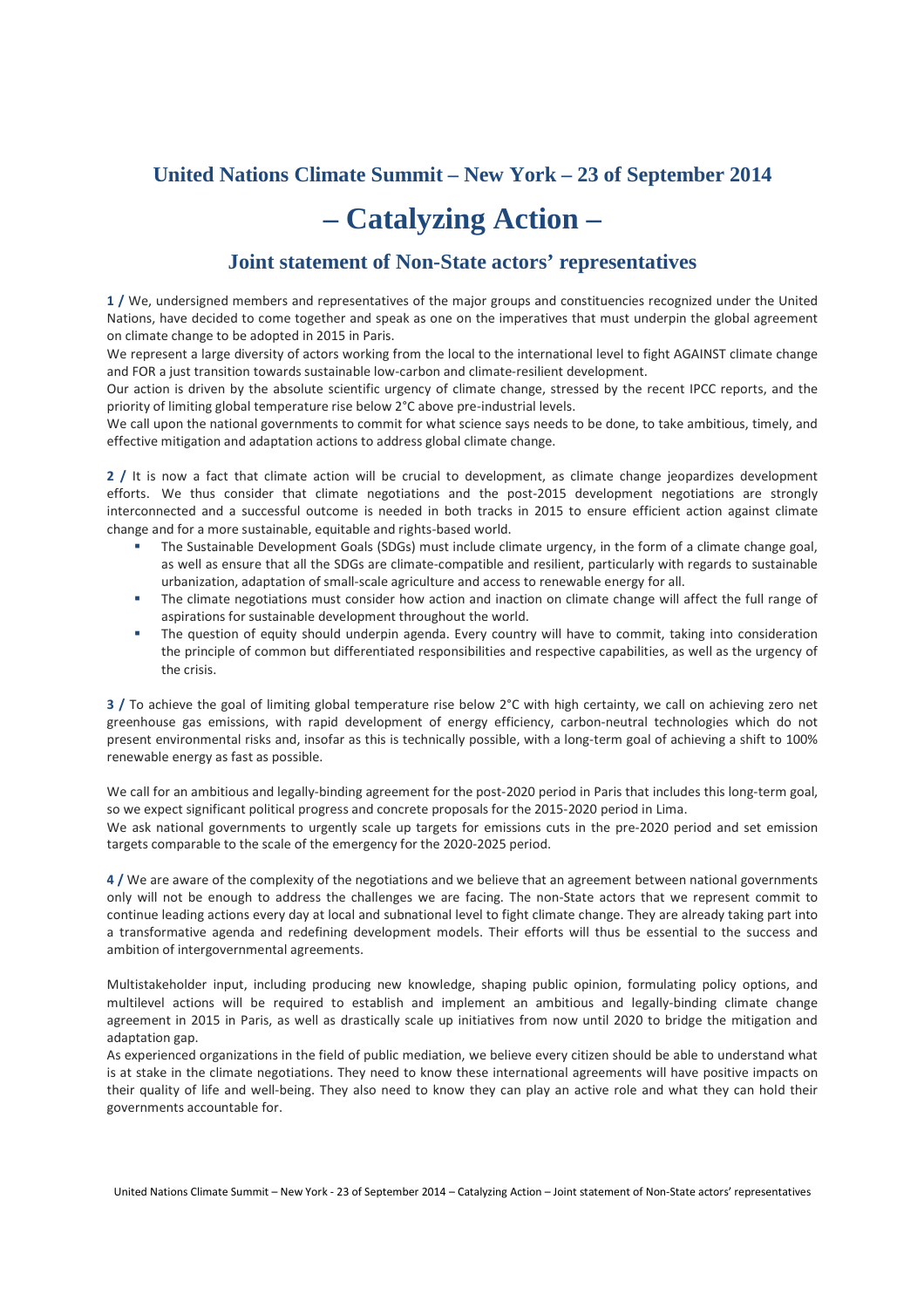**5 /** We emphasize that it is essential to strengthen trust among national governments and to fulfil the existing international commitments, particularly by:

- Strengthening binding and voluntary mitigation commitments and partnerships at all levels to drastically and immediately reduce GHG emissions to keep the 2°C window open until the new agreement enters into force;
- Contributing to the now operational Green Climate Fund and meeting the climate finance commitments made since Copenhagen. Providing developing countries with resources they need to address both mitigation and adaptation will be a key element of the future agreement.

**6 /** We acknowledge that at this important moment for the future of the negotiations, the UN Secretary General Ban Kimoon calls for a Climate Summit on September 23rd, 2014 in New York. Heads of State must seize this opportunity to signal their commitment to a strong and fair agreement in 2015 and to a global shift in investments away from fossil fuels and GHG emissions and into a low-carbon and climate-resilient future for all.

**7 /** We believe in and call for a strengthened dialogue among non-State actors, through regular coordination among the organizations that represent them at international level, on the key issues pertaining to climate change and the post-2015 agenda.

In this spirit, we will continue dialogue and coordination between the major groups and the constituencies, for common expressions at each stage of the negotiation process on climate and post-2015 agenda.

**8 /** Each group of non-State actors bears a part of the global solution. Without the mobilization of all non-State actors, it will not be possible to collectively achieve the commitments made by national governments. The intergovernmental agreements under discussion shall therefore include the means to enable the active involvement of non-State actors in the future framework, especially in regards to financing, capacity-building and participation in decision-making, implementation and monitoring of the necessary actions.

We strongly encourage strengthening international cooperation between non-State actors, and highlight that regulation, accountability and transparency are critical for achieving sustainable development in all kinds of projects.

We call upon authorities organizing the 2015 negotiations to maximize space and resources to facilitate the expression of and dialogue with non-State actors.

We have agreed to mutually support the following recommendations that our constituencies are fighting for:

**Business and Industry**. As key actors, we will continue to give priority to:

- Sharing of expertise: cooperation on research and education to disseminate innovation and create jobs;
- Mobilization of investors: a balanced portfolio of technologies for affordable access to energy, to cut GHG emissions, to promote energy efficiency with the driver of carbon price;
- Flexibility: to define appropriate actions through sectorial industrial agreements;
- Bottom-up action: local public/private partnerships to join forces for smart grids, smart buildings, eco-city technologies…
- Reporting and control: transparent and standardized systems for measuring, reporting and verification to avoid market distortion.

We also call for a simple, predictable and stable framework enabling long term investments planning.

**Children and Youth**. As the new and the next generation of workers, decision-makers, consumers, and citizens, we have to be recognized as key actors to ensure the success and sustainability of the future agreement. Through the implementation of mitigation, adaptation and awareness-raising projects in our communities, Youth and Children act every day to help build the world they will spend most of their life in. We also need to be associated to the decision making process at all level (for instance with the generalization of the Youth Delegate programme). Mainstreaming intergenerational equity as a core principle in all decision making, is vital to ensure the quality of our future and that of generations to come.

Finally strengthen education on climate change issues will be essential for the implementation of any agreement. The support of all volunteer initiatives dedicated to fighting and dealing with climate change at all level is necessary.

**Farmers.** We, family farmers of all sizes, including women, pastoralists, agroforesters and fishers, represent the majority of people in many countries all over the world. Given that we are the citizens who ensure the delivery of food, renewable materials and landscapes, ours and other citizens' livelihoods dramatically depend on the achievement of a sound climate

United Nations Climate Summit – New York - 23 of September 2014 – Catalyzing Action – Joint statement of Non-State actors' representatives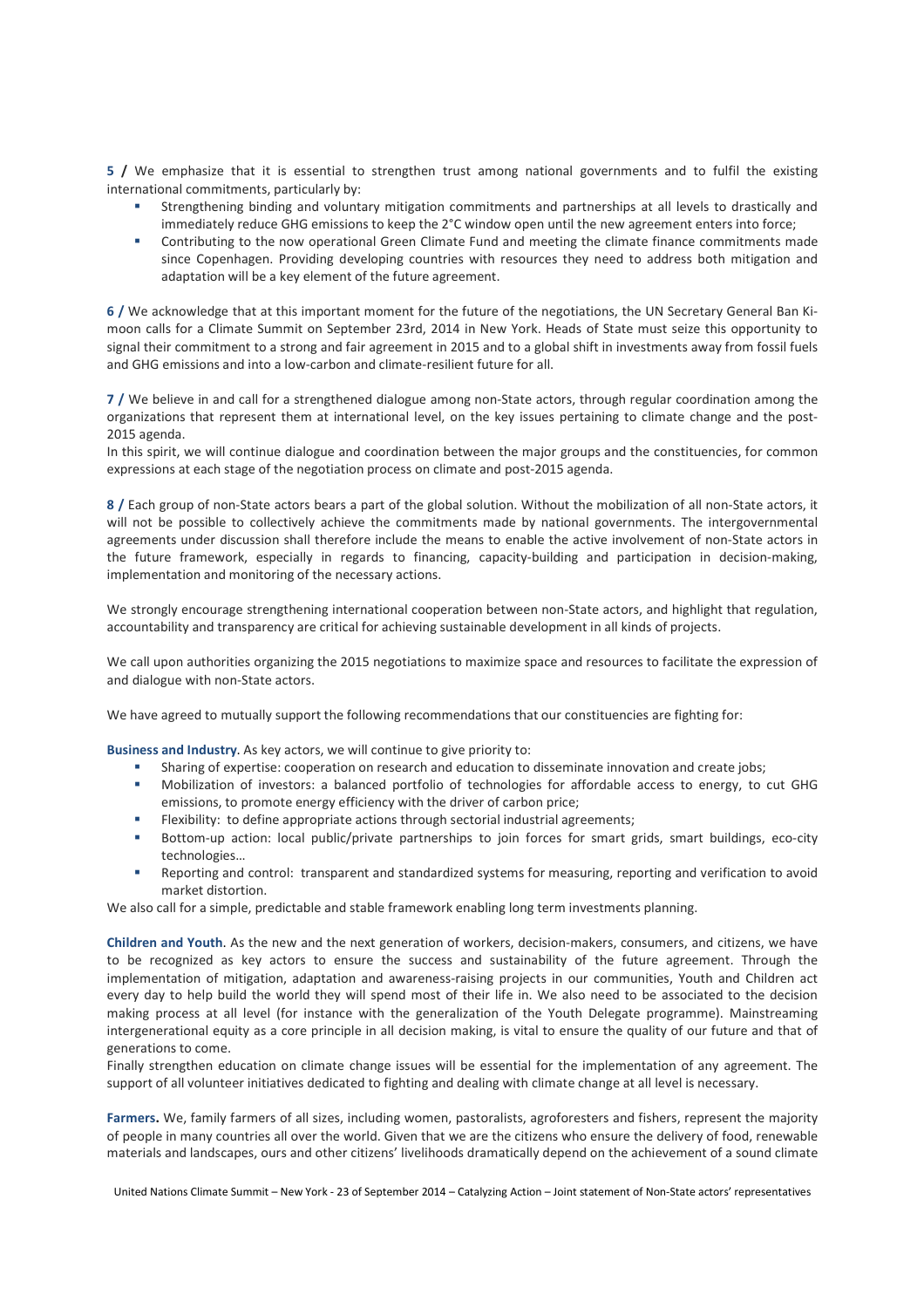agreement fixed on a robust post-2015 development agenda. Farmers mitigate the harmful GHG emissions through sustainable farming practices but in many parts of the world are struggling to cope with the globe's ever-changing climate. Access to knowledge and technology to further adapt to and mitigate climate change, and reward for such practices are key. Therefore agriculture needs to play a key role in an agreement. We continue working for a sustainable and resilient agriculture and food systems to ensure food and nutrition security, protect natural resources, address climate change challenges and support equitable development for all.

**Indigenous peoples.** We represent over 370.000.000 people coming from different nations, peoples and communities around the world, and occupy 20% of global land. We are the guardians of the mother earth but we are the most affected by the impact of climate change through land degradation, forest destruction, displacements from our territories, etc. Because of our life bound to the environment, we have developed traditional knowledge on management, protection and rehabilitation of lands, territories and natural resources for sustainable development. Indigenous people are the key stockholders and must be fully and effectively involved in the process of climate change, with a rights-based approach. We wish to reiterate our call to include the right to Free Prior Informed Consent (FPIC) in all the climate change process Policy and decisions, in accordance with International obligations and instruments, such as the UN Declaration on the Rights of Indigenous Peoples (UNDRIP) and ILO Convention 169.

**Local and subnational governments.** As decision-makers, we are key actors to implement local and subnational actions, and to catalyze local stakeholders and citizens.

Through a systemic approach of management of the city (urban planning, transport, energy, resilience of building…) action of local and subnational governments represent probably the most important capacity to reduce GHG emissions in the short-term, in particular the 2015-2020 period, and play a crucial role in adaptation to climate change in their territories.

Developing capacity-building and exchange of good practices will be crucial to ensure the enhancement of our action. Strengthening decentralization process, supported by the adequate resources and easy access to new financial mechanisms, will be crucial to support our action in defining and implementing strong local policies for mitigation and adaptation.

**NGOs.** We represent a diversity of organizations, actions and ideas. We are taking action all over the world to tackle climate change and its impacts, and fight for a sustainable, resilient, and fairer world. We are mobilizing everywhere, promoting and implementing people-driven and pro-poor solutions, at the local, national, and international level. We amplify the voices of those most vulnerable, those taking action. We raise public awareness on the root causes of climate change, on the impacts and on the solutions. We call on the national governments to listen to the voices of the people, and act accordingly to protect their livelihoods, avoid further loss and damage, enable a fairer economic system, by encouraging pro-poor and climate-resilient choices and investments.

**Research community**. As scientists, social scientists, lawyers, humanists, educators, and consultants, we support evidence-based policies grounded in sound science. We investigate, teach, and communicate about virtually every aspect of climate change. We produce new knowledge, design and analyze policy alternatives, and develop and evaluate programs for mitigation and adaptation. We help businesses, governments, communities, and citizens to understand complex climate science and the social, economic, environmental, legal, and ethical implications of action and inaction on climate change.

**Women.** In their diverse identities, women play a major role in mitigation of and adaptation to climate change. They also face the most negative impacts from climate change and bear the burden of rebuilding lives after disaster and in the face of loss and damage. Gender equality should thus be a fundamental principle and cross-cutting element of the 2015 agreement, which should be in line with the international human rights framework, taking into account the real needs of, and drawing on the perspectives, capacities and expertise of women and men alike. We demand and expect urgent, ambitious, just, gender-responsive and legally binding – not voluntary - action on climate change that incorporates bottom-up approaches to benefit people and communities, respect rights, enhance resilience, reduce current and future emissions and facilitate genuine transformation.

**Workers and Trade unions**. The world of work is at the forefront of the transformation needed to reduce emissions and adapt to climate change. We, Workers and Trade unions are deploying massive efforts to ensure there is broad social support for climate action as well as fighting for leaders' commitment to secure a Just Transition which will transform all jobs into sustainable ones and support working people jobs and livelihoods.

United Nations Climate Summit – New York - 23 of September 2014 – Catalyzing Action – Joint statement of Non-State actors' representatives